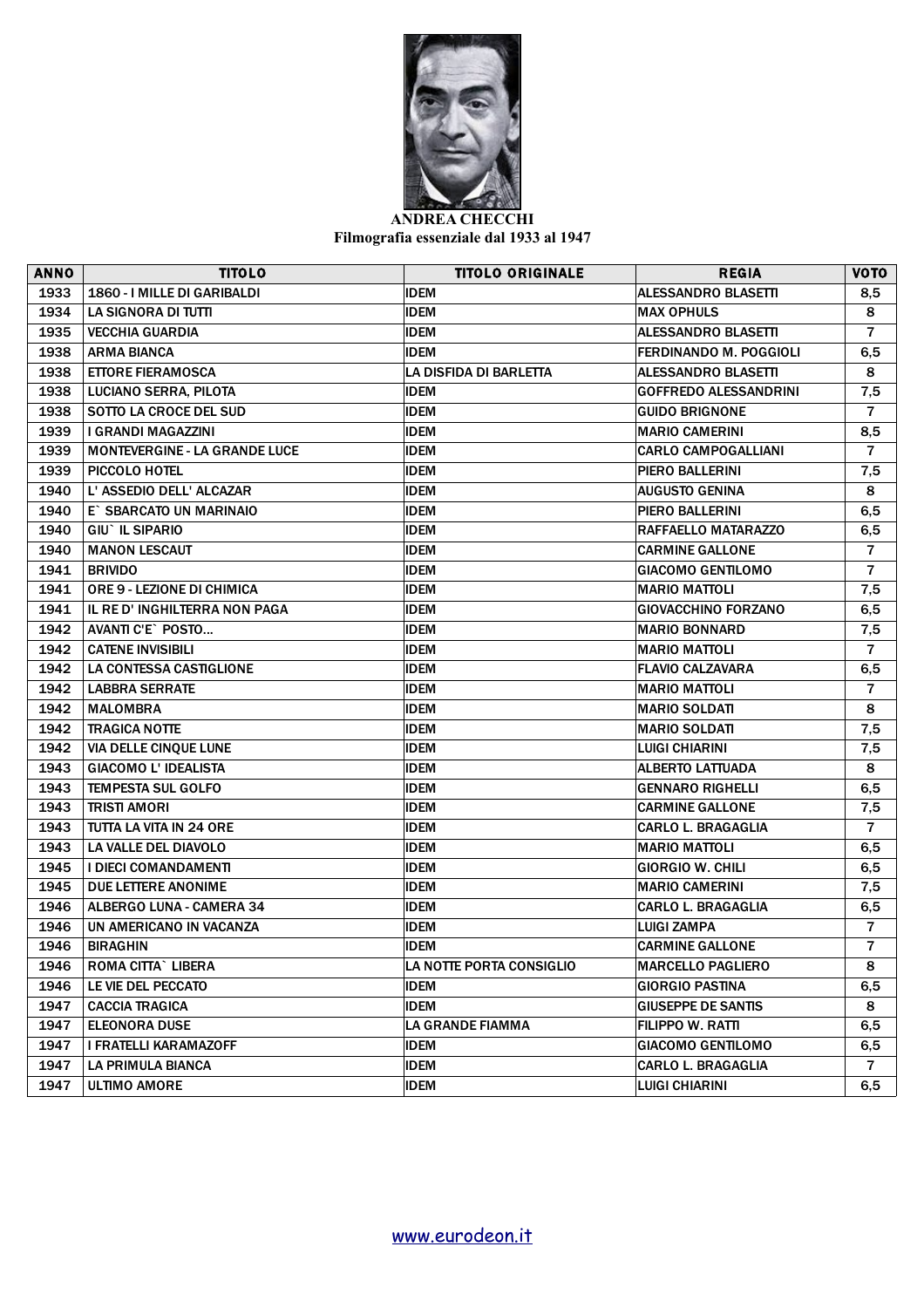

**Filmografia essenziale dal 1948 al 1960**

| <b>ANNO</b> | <b>TITOLO</b>                  | <b>TITOLO ORIGINALE</b>       | <b>REGIA</b>                     | <b>VOTO</b>    |
|-------------|--------------------------------|-------------------------------|----------------------------------|----------------|
| 1948        | <b>GLI UOMINI SONO NEMICI</b>  | <b>CARREFOUR DES PASSIONS</b> | E. GIANNINI . H. CALEF           | 6,5            |
| 1949        | <b>IL GRIDO DELLA TERRA</b>    | <b>IDEM</b>                   | <b>DUILIO COLETTI</b>            | 7,5            |
| 1949        | LE MURA DI MALAPAGA            | <b>IDEM</b>                   | <b>RENÈ CLEMENT</b>              | 7,5            |
| 1950        | <b>ATTO DI ACCUSA</b>          | <b>IDEM</b>                   | <b>GIACOMO GENTILOMO</b>         | $\overline{7}$ |
| 1950        | IL CIELO E` ROSSO              | <b>IDEM</b>                   | <b>CLAUDIO GORA</b>              | 8              |
| 1950        | <b>PAOLO E FRANCESCA</b>       | <b>IDEM</b>                   | RAFFAELLO MATARAZZO              | $\overline{7}$ |
| 1950        | <b>IL SENTIERO DELL' ODIO</b>  | <b>IDEM</b>                   | <b>SERGIO GRIECO</b>             | 6,5            |
| 1951        | <b>ACHTUNG ! BANDITI !</b>     | <b>IDEM</b>                   | <b>CARLO LIZZANI</b>             | 8              |
| 1951        | <b>AMORE E SANGUE</b>          | <b>IDEM</b>                   | MARINO GIROLAMI                  | 6,5            |
| 1951        | <b>IL CAPITANO NERO</b>        | <b>IDEM</b>                   | G. ANSOLDI . A. POZZETTI         | 6,5            |
| 1952        | ALTRI TEMPI - ZIBALDONE N.1    | <b>IDEM</b>                   | ALESSANDRO BLASETTI              | 7,5            |
| 1952        | IL CAPITANO DI VENEZIA         | <b>IDEM</b>                   | <b>GIANNI PUCCINI</b>            | 6,5            |
| 1952        | L'EROE SONO IO                 | <b>IDEM</b>                   | <b>CARLO L. BRAGAGLIA</b>        | $\overline{7}$ |
| 1953        | LA SIGNORA SENZA CAMELIE       | <b>IDEM</b>                   | <b>MICHELANGELO ANTONIONI</b>    | 8              |
| 1954        | AMORI DI MEZZO SECOLO          | <b>IDEM</b>                   | <b>REGISTI VARI</b>              | $\overline{7}$ |
| 1954        | <b>APPASSIONATAMENTE</b>       | <b>IDEM</b>                   | <b>GIACOMO GENTILOMO</b>         | 7,5            |
| 1954        | <b>CASA RICORDI</b>            | <b>IDEM</b>                   | <b>CARMINE GALLONE</b>           | 7,5            |
| 1954        | LE DUE ORFANELLE               | <b>IDEM</b>                   | <b>GIACOMO GENTILOMO</b>         | $\overline{7}$ |
| 1954        | PIETA` PER CHI CADE            | <b>IDEM</b>                   | <b>MARIO COSTA</b>               | 6,5            |
| 1954        | I QUATTRO BERSAGLIERI          | TRIPOLI, BEL SUOL D' AMORE    | <b>FERRUCCIO CERIO</b>           | 6,5            |
| 1954        | <b>SE VINCESSI 100 MILIONI</b> | <b>IDEM</b>                   | <b>MOSCOVINI • CAMPOGALLIANI</b> | $\overline{7}$ |
| 1954        | SILURI UMANI                   | <b>IDEM</b>                   | A. LEONVIOLA • C. LIZZANI        | $\overline{7}$ |
| 1954        | <b>TEMPI NOSTRI</b>            | <b>ZIBALDONE N.2</b>          | ALESSANDRO BLASETTI              | 7,5            |
| 1955        | <b>14 DEL GETTO TONANTE</b>    | <b>IDEM</b>                   | <b>FERNANDO CERCHIO</b>          | 6,5            |
| 1955        | ADDIO NAPOLI!                  | <b>IDEM</b>                   | ROBERTO B. MONTERO               | 6              |
| 1955        | <b>BUONANOTTEAVVOCATO!</b>     | <b>IDEM</b>                   | <b>GIORGIO BIANCHI</b>           | $\overline{7}$ |
| 1955        | IL TESORO DI ROMMEL            | <b>IDEM</b>                   | <b>ROMOLO MARCELLINI</b>         | $\overline{7}$ |
| 1956        | I GIORNI PIU` BELLI            | <b>IDEM</b>                   | <b>MARIO MATTOLI</b>             | 7,5            |
| 1956        | L' INTRUSA                     | <b>IDEM</b>                   | RAFFAELLO MATARAZZO              | 6,5            |
| 1957        | PAROLA DI LADRO                | <b>IDEM</b>                   | N. LOY . G. PUCCINI              | 7,5            |
| 1957        | <b>TERRORE SULLA CITTA`</b>    | <b>IDEM</b>                   | ANTON G. MAJANO                  | 6,5            |
| 1959        | LE CAMERIERE                   | <b>IDEM</b>                   | <b>CARLO L. BRAGAGLIA</b>        | 6,5            |
| 1959        | IL MONDO DEI MIRACOLI          | <b>IDEM</b>                   | <b>LUIGI CAPUANO</b>             | 6,5            |
| 1959        | IL NEMICO DI MIA MOGLIE        | <b>IDEM</b>                   | <b>GIANNI PUCCINI</b>            | $\overline{7}$ |
| 1959        | LE NOTTI DEI TEDDY BOYS        | <b>IDEM</b>                   | <b>LEOPOLDO SAVONA</b>           | 6,5            |
| 1959        | IL TERRORE DEI BARBARI         | <b>IDEM</b>                   | <b>CARLO CAMPOGALLIANI</b>       | 7,5            |
| 1960        | <b>LA CIOCIARA</b>             | <b>IDEM</b>                   | <b>VITTORIO DE SICA</b>          | 8              |
| 1960        | IL DIABOLICO DR. MABUSE        | DIE 1000 AUGEN DES DR. MABUSE | <b>FRITZ LANG</b>                | 8              |
| 1960        | L' IMPIEGATO                   | <b>IDEM</b>                   | <b>GIANNI PUCCINI</b>            | 7,5            |
| 1960        | LA LUNGA NOTTE DEL '43         | <b>IDEM</b>                   | <b>FLORESTANO VANCINI</b>        | 8,5            |
| 1960        | LA MASCHERA DEL DEMONIO        | <b>IDEM</b>                   | <b>MARIO BAVA</b>                | 8,5            |
| 1960        | I PIACERI DELLO SCAPOLO        | <b>IDEM</b>                   | <b>GIULIO PETRONI</b>            | 6,5            |